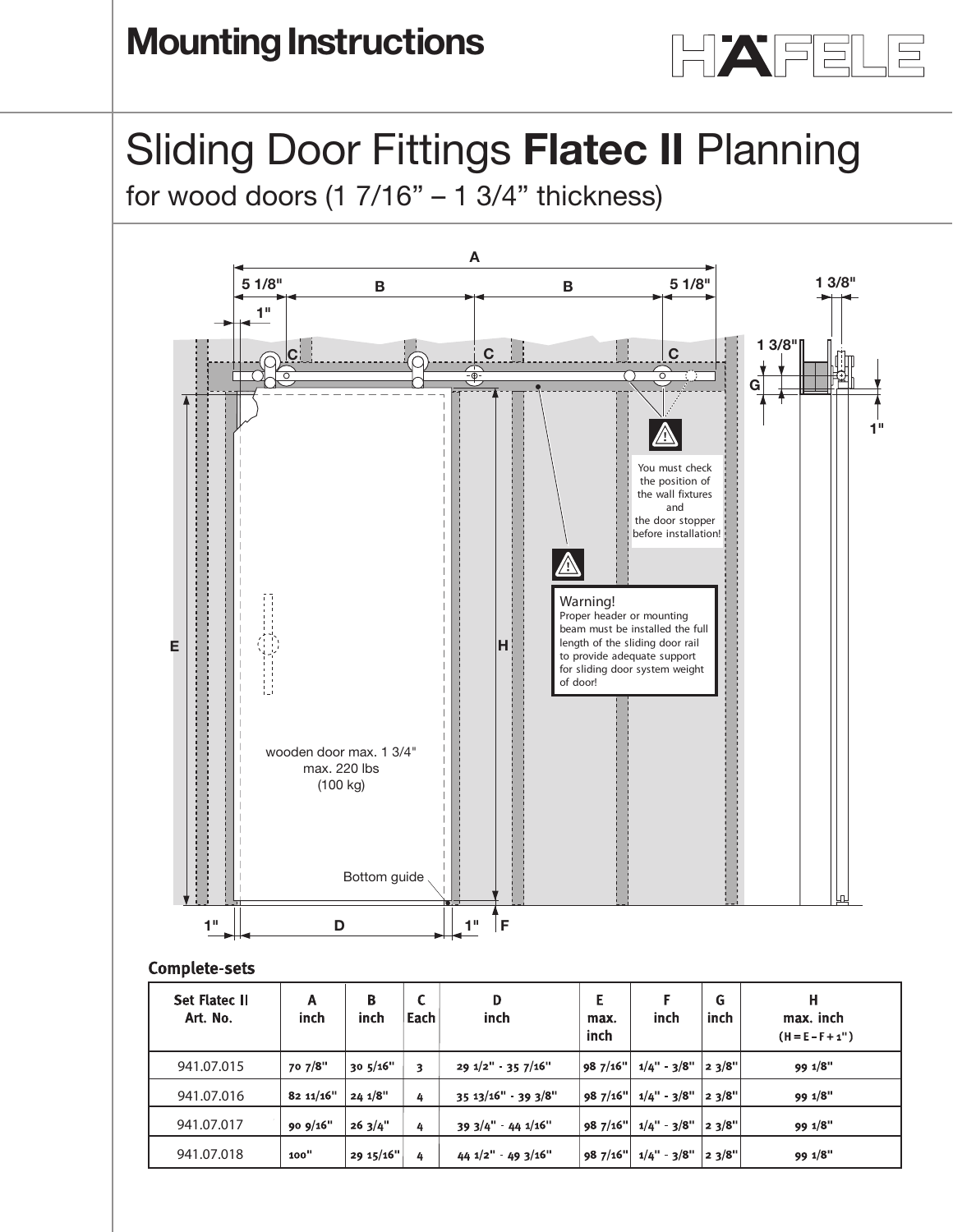| <b>Manufacturing dimensions</b> (special model) |        |      |  |                |                                                                                    |        |        |                                   | kg                          |      |   |   |
|-------------------------------------------------|--------|------|--|----------------|------------------------------------------------------------------------------------|--------|--------|-----------------------------------|-----------------------------|------|---|---|
|                                                 | inches | Each |  |                |                                                                                    | inches |        |                                   | Load-bearing<br>capacity of | Each |   |   |
| n                                               | В      |      |  | D <sub>1</sub> | $\left  \right.$ max. 98 7/16" $\left  \right.1\right/$ 4" - 3/8" $\left  \right $ |        |        | max. 99 1/8"<br>$(H = E - F + Y)$ | the guide rail              |      | M | N |
|                                                 |        |      |  |                |                                                                                    |        | (23/8) |                                   |                             |      |   |   |



## **Calculation for guide-rail length A**





Make door handle clearance so that fingers do not get pinched when the door is manipulated! See page 5.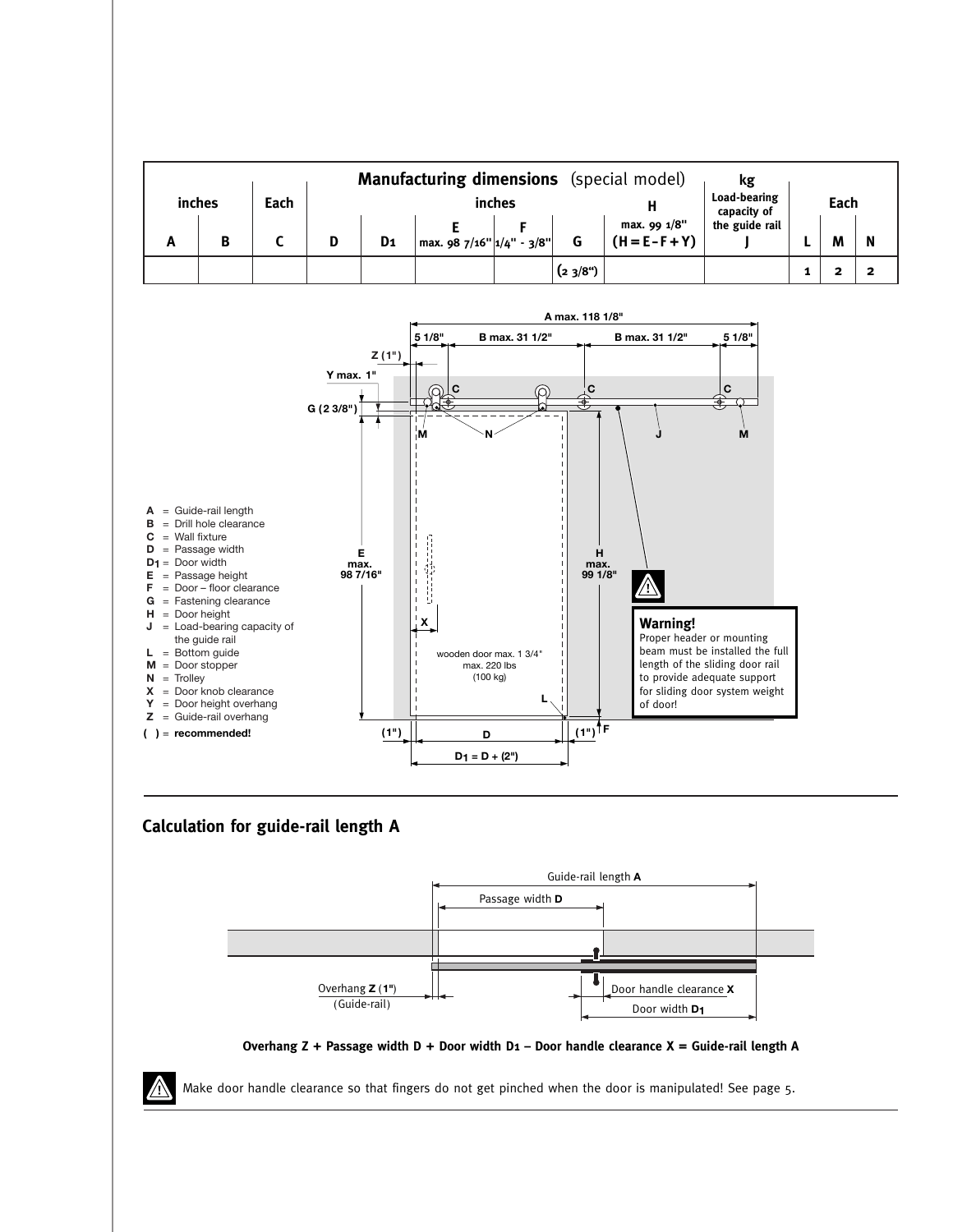

#### **Calculation for total guide-rail length A**



#### Door width D1 - Door handle clearance X + Passage width D + Door width D2 - Door handle clearance X = Total guide-rail length A

Make door handle clearance so that fingers do not get pinched when the door is manipulated! See page 5.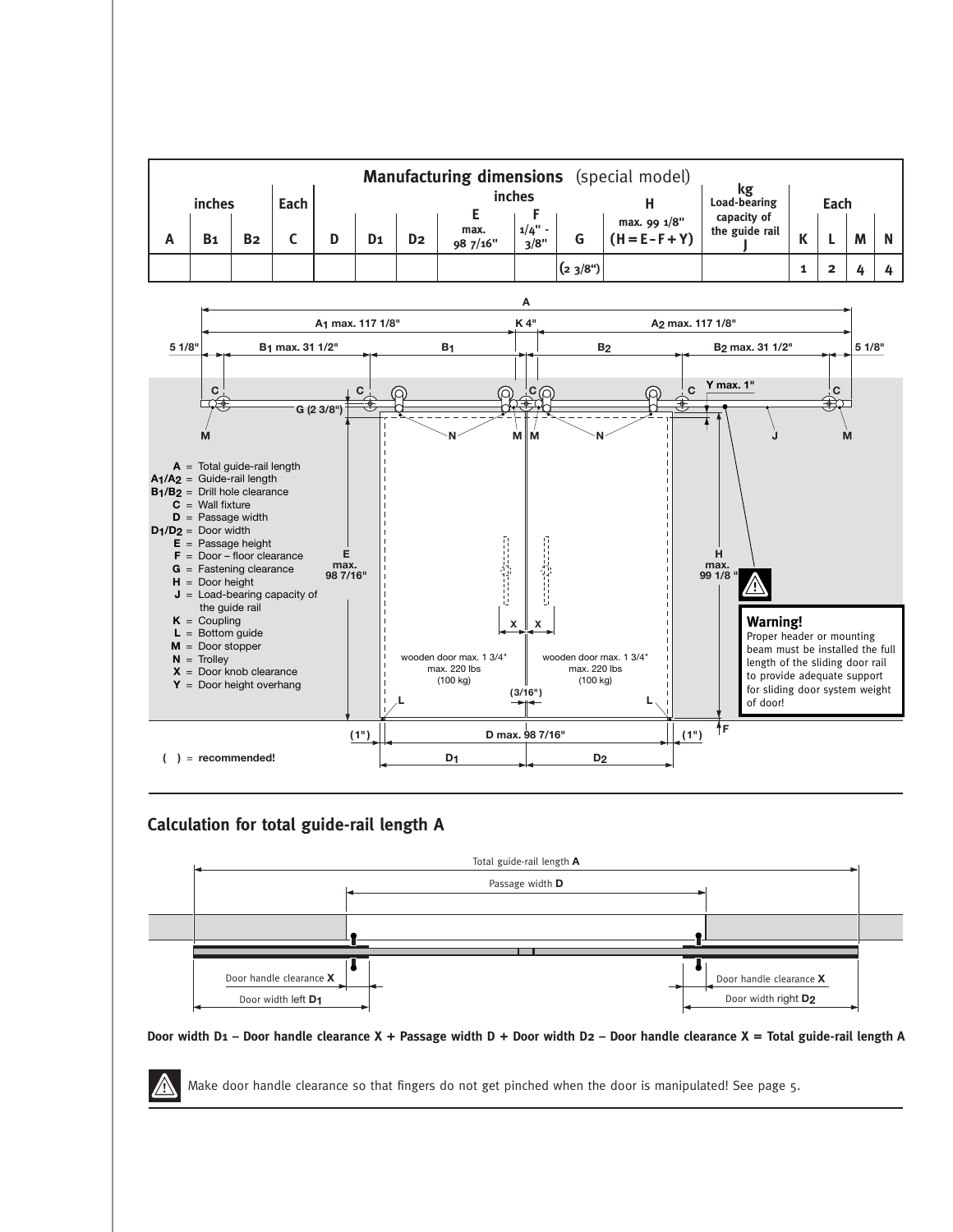

**Installation with baseboards and trim** 

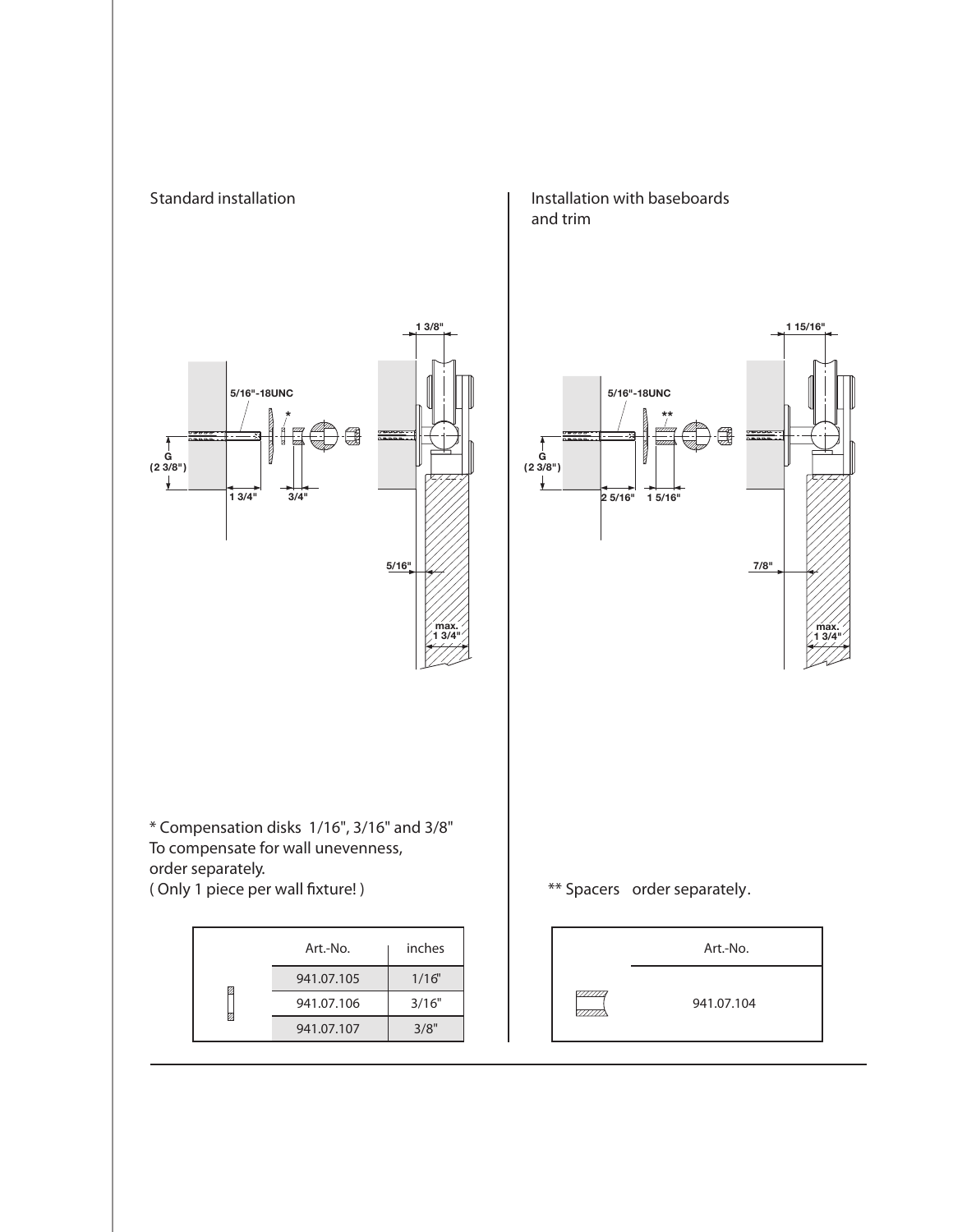